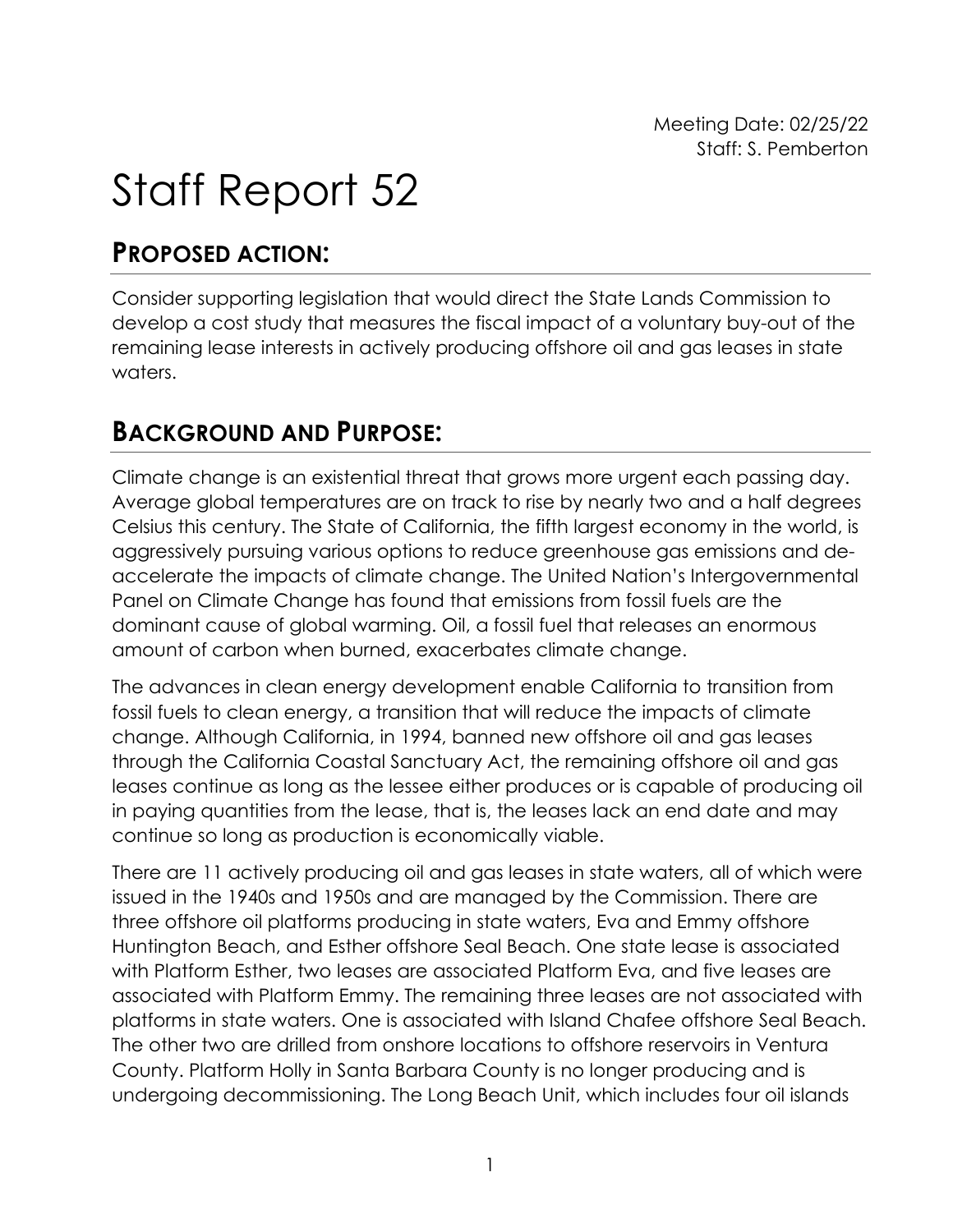and the West Wilmington operation (a reservoir primarily located under the Port of Long Beach) is operated by California Resources Corporation and managed by the City of Long Beach.

In October 2021, an underwater pipeline operated by Amplify Energy Corp ruptured, spilling nearly 25,000 gallons of oil into the Pacific Ocean and causing beach closures, damaging the environment, and harming the regional and state coastal economies. The spill triggered an outcry from elected officials, environmental groups, and others to end offshore oil and gas development. The Legislature held three hearings focused on the spill and to learn more about state and federal offshore oil and gas development and decommissioning options. In October, just after the spill, Senator Dave Min announced that he would introduce legislation to ban all existing oil and gas operations in state waters. Governor Newsom has called for California to end on and offshore oil development by 2045, and several major oil companies have committed to zero net energy emissions by 2050. A cost study that assesses the fiscal impact of buying out the remaining interests in the State's actively producing offshore oil and gas leases will provide the knowledge necessary to embark on a formal effort to end offshore oil and gas development. The cost study can also assess ways the State can propel oil and gas companies toward voluntarily ending offshore oil and gas production as a component of a credible strategy to reach net zero energy emissions by 2050 or sooner.

California's coastal economy employs 12.3 million people annually, earning a total of almost \$883.5 billion and equating to over \$2 trillion in gross domestic product. The risk of an oil spill, and the economic and environmental catastrophe that could follow, coupled with the fact that fossil fuels exacerbate climate change, call for California to seek out ways to quicken the end of offshore oil and gas development. A cost study that assesses the fiscal impact of buying out the remaining lease interests in the State's actively producing offshore oil and gas leases is consistent with that goal. It is also consistent with California's role as a global leader in the fight against climate change.

The proposed legislation would require the Commission to develop, on or before December 31, 2024, a cost study that measures the fiscal impact of a voluntary buy-out of the remaining lease interests in actively producing offshore oil and gas leases in state waters. The cost study would consider factors such as, but not limited to, unrealized state revenues, reasonably anticipated lost profits, life of the reservoir based on proven reserves, and decommissioning costs. The proposed legislation would appropriate \$1 million to the Commission to develop the cost study.